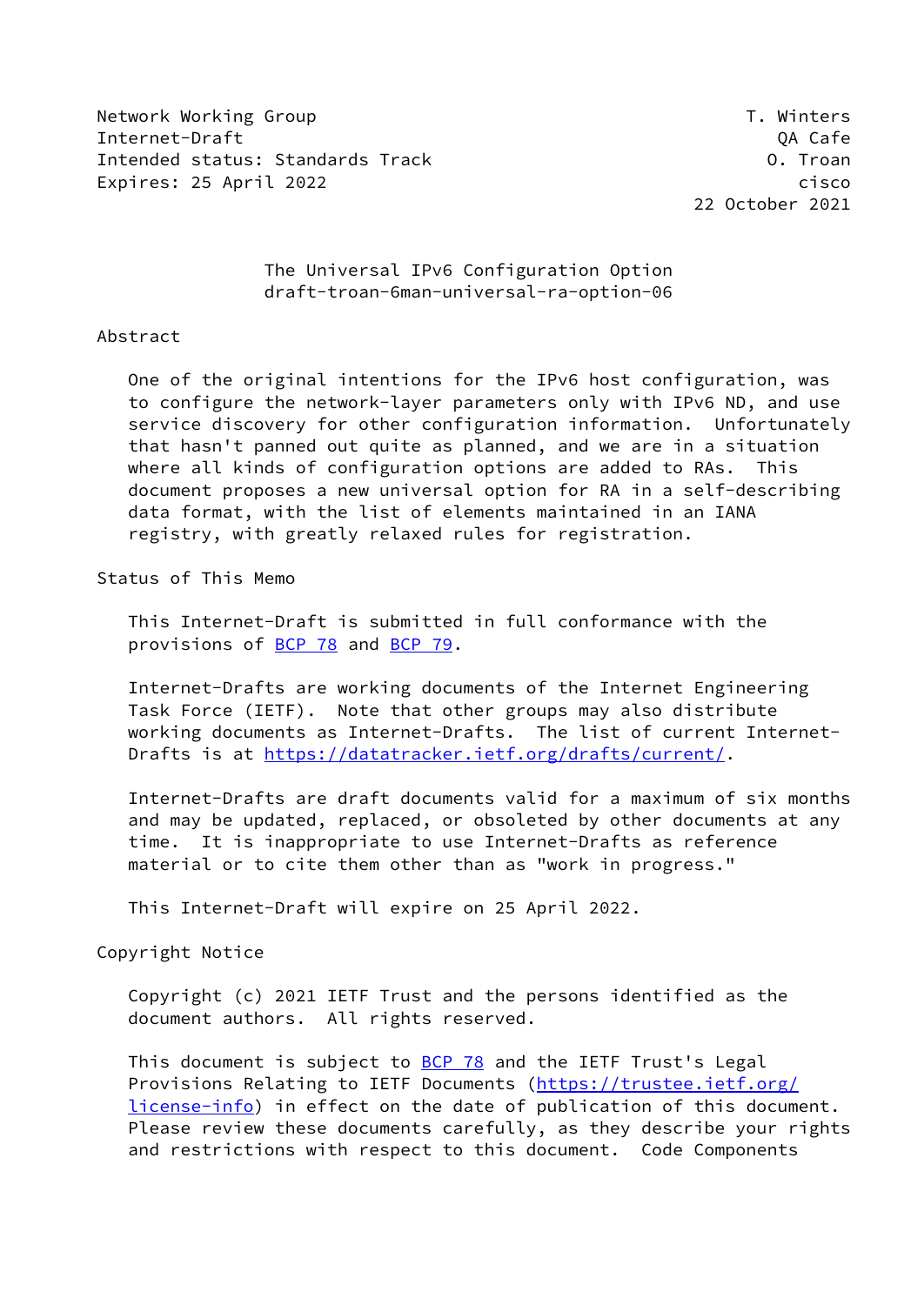<span id="page-1-1"></span>Internet-Draft The Universal IPv6 Configuration Option October 2021

 extracted from this document must include Simplified BSD License text as described in Section 4.e of the [Trust Legal Provisions](https://trustee.ietf.org/license-info) and are provided without warranty as described in the Simplified BSD License.

## Table of Contents

|                  |                                                  |  |  |  |  |  | $\overline{2}$ |
|------------------|--------------------------------------------------|--|--|--|--|--|----------------|
| 2.               |                                                  |  |  |  |  |  | $\overline{3}$ |
| 3.               |                                                  |  |  |  |  |  | $\overline{3}$ |
| $\overline{4}$ . | The Universal IPv6 Configuration option $\cdots$ |  |  |  |  |  | $\overline{3}$ |
| 5.               |                                                  |  |  |  |  |  | $\overline{5}$ |
| 6.               |                                                  |  |  |  |  |  | $\overline{5}$ |
| 7.               |                                                  |  |  |  |  |  | $\overline{5}$ |
| 8.               |                                                  |  |  |  |  |  | $\overline{5}$ |
| 9.               |                                                  |  |  |  |  |  | 6              |
|                  | $9.1$ . Universal configuration option           |  |  |  |  |  | 6              |
|                  | $9.2$ . Initial objects in the registry          |  |  |  |  |  | 6              |
|                  | $9.3$ . Initial objects in the registry          |  |  |  |  |  | 6              |
|                  | $9.3.1$ . CDDL/JSON Mapping Parameters to CBOR   |  |  |  |  |  | 6              |
|                  |                                                  |  |  |  |  |  | $\overline{1}$ |
|                  |                                                  |  |  |  |  |  | 8              |
|                  |                                                  |  |  |  |  |  | 9              |
|                  | Appendix A. Acknowledgements                     |  |  |  |  |  | $\overline{9}$ |
|                  | Authors' Addresses                               |  |  |  |  |  | 9              |
|                  |                                                  |  |  |  |  |  |                |

### <span id="page-1-0"></span>[1](#page-1-0). Introduction

 This document proposes a new universal option for the Router Advertisement IPv6 ND message [[RFC4861](https://datatracker.ietf.org/doc/pdf/rfc4861)]. Its purpose is to use the RA messages as opaque carriers for configuration information between an agent on a router and a host.

 DHCP is suited to give per-client configuration information, while the RA mechanism advertises configuration information to all hosts on the link. There is a long running history of "conflict" between the two. The arguments go; there is less fate-sharing in DHCP, DHCP doesn't deal with multiple sources of information, or make it more difficult to change information independent of the lifetimes, RA cannot be used to configure different information to different clients and so on. And of course some options are only available in RAs and some options are only available in DHCP.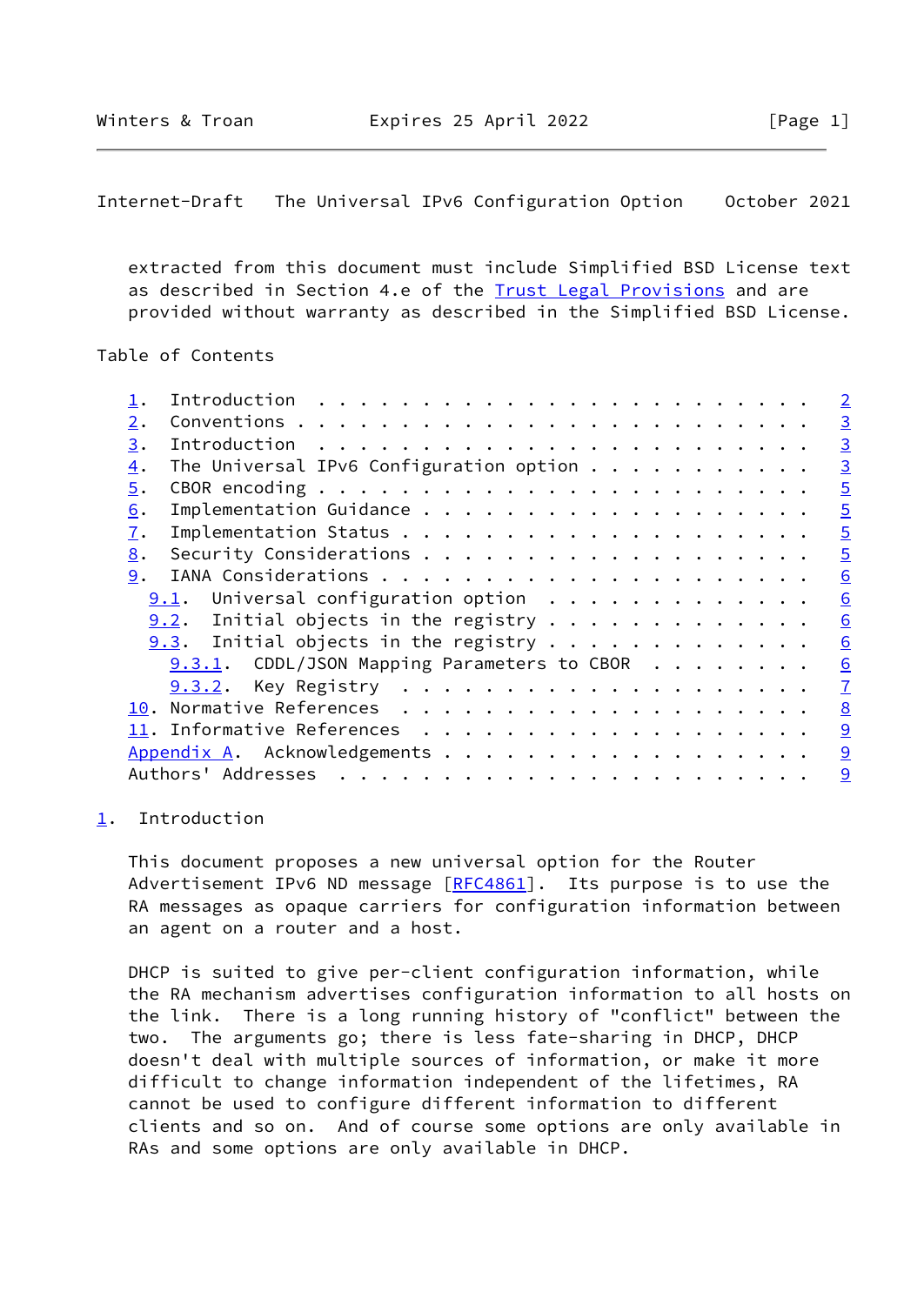Winters & Troan **Expires 25 April 2022** [Page 2]

<span id="page-2-1"></span>Internet-Draft The Universal IPv6 Configuration Option October 2021

 While this proposal does not resolve the DHCP vs RA debate, it proposes a solution to the problem of a very slow process of standardizing new Router Advertisement options, and the IETF spending an inordinate amount of time arguing over new configuration options in Router Advertisements. It is possible in the future to use the new universal option in DHCP, since this would lead to additional conflict resolution an additional document will need to be considered for that.

## <span id="page-2-0"></span>[2](#page-2-0). Conventions

 The key words "MUST", "MUST NOT", "REQUIRED", "SHALL", "\*SHALL NOT\*", "SHOULD", "SHOULD NOT", "RECOMMENDED", "MAY", and "OPTIONAL" in this document are to be interpreted as described in [RFC 2119 \[RFC2119](https://datatracker.ietf.org/doc/pdf/rfc2119)].

 Additionally, the key words "\*MIGHT\*", "\*COULD\*", "\*MAY WISH TO\*", "\*WOULD PROBABLY\*", "\*SHOULD CONSIDER\*", and "\*MUST (BUT WE KNOW YOU  $WON'T$ <sup>\*</sup>" in this document are to interpreted as described in [RFC 6919](https://datatracker.ietf.org/doc/pdf/rfc6919) [\[RFC6919](https://datatracker.ietf.org/doc/pdf/rfc6919)].

### <span id="page-2-2"></span>[3](#page-2-2). Introduction

 This document specifies a new "self-describing" universal configuration option. Currently new configuration option requires "standards action". The proposal is that no future IETF document will be required. The configuration option is described directly in the universal configuration IANA registry.

# <span id="page-2-3"></span>[4](#page-2-3). The Universal IPv6 Configuration option

 The option data is described using the schema language CDDL [\[RFC8610](https://datatracker.ietf.org/doc/pdf/rfc8610)], encoded in CBOR [[RFC7049\]](https://datatracker.ietf.org/doc/pdf/rfc7049).

 $0$  1 2 3 0 1 2 3 4 5 6 7 8 9 0 1 2 3 4 5 6 7 8 9 0 1 2 3 4 5 6 7 8 9 0 1 +-+-+-+-+-+-+-+-+-+-+-+-+-+-+-+-+-+-+-+-+-+-+-+-+-+-+-+-+-+-+-+-+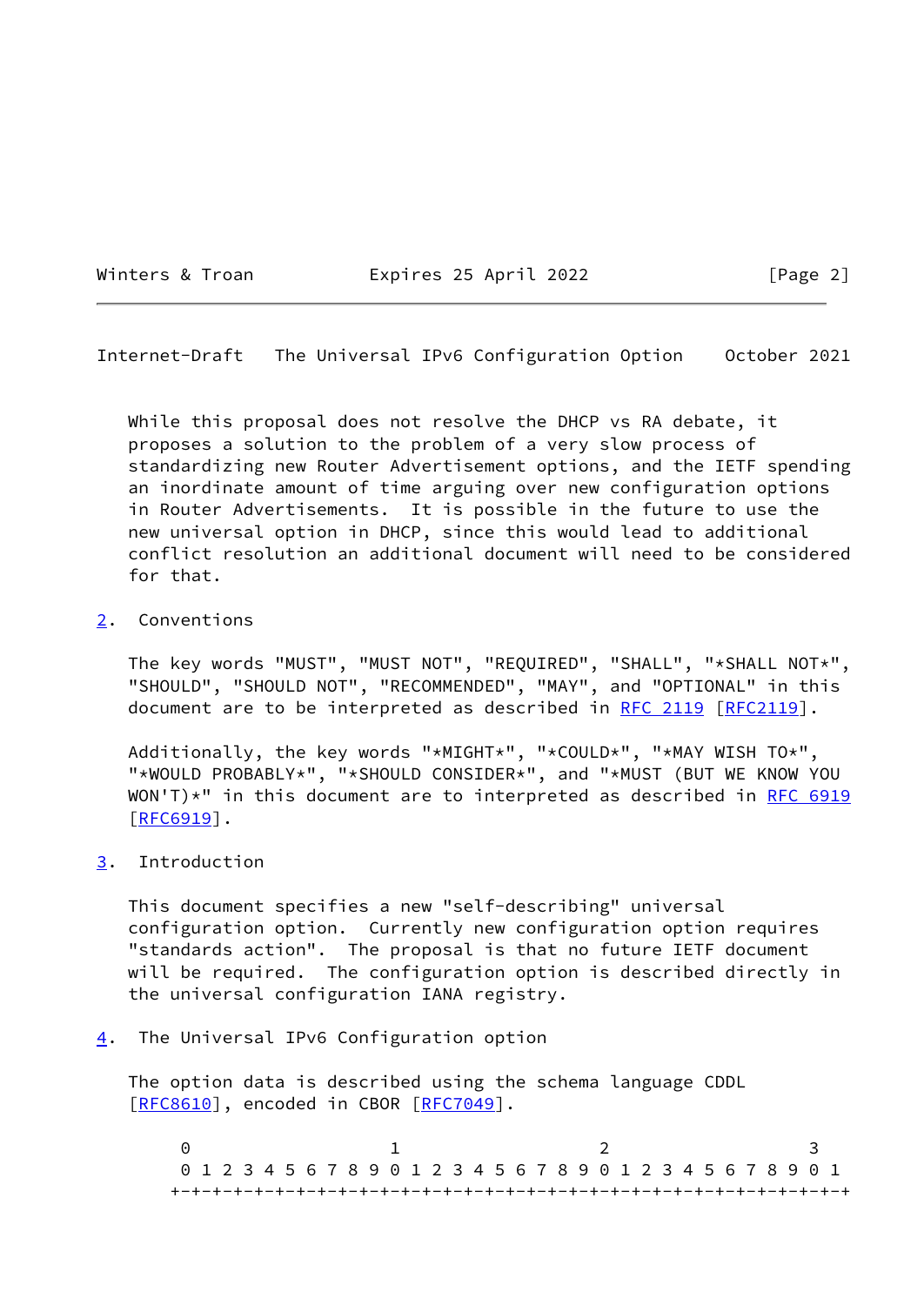```
| Type | Length | Data ...
 +-+-+-+-+-+-+-+-+-+-+-+-+-+-+-+-+-+-+-+-+-+-+-+-+-+-+-+-+-+-+-+-+
```

```
 Figure 1: IPv6 Configuration Option Format
```
Fields:

}

Type: 42 for Universal IPv6 Configuration Option

 Length: The length of the option (including the type and length fields) in units of 8 octets.

| Winters & Troan | Expires 25 April 2022 | [Page 3] |
|-----------------|-----------------------|----------|
|-----------------|-----------------------|----------|

```
Internet-Draft The Universal IPv6 Configuration Option October 2021
   Data: CBOR encoded data.
   The Option is zero-padded to nearest 8-octet boundary.
   Example of an JSON instance of the option:
   {
       "ietf": {
           "dns": {
               "dnssl": [
                   "example.com"
               ],
               "rdnss": [
                   "2001:db8::1",
                   "2001:db8::2"
 ]
           },
           "nat64": {
               "prefix": "64:ff9b::/96"
           },
           "rio": [
\{ "prefix": "::/0",
                   "next-hop": "fe80::1"
               },
\{ "prefix": "2001:db8::/32",
                   "next-hop": "fe80::2"
```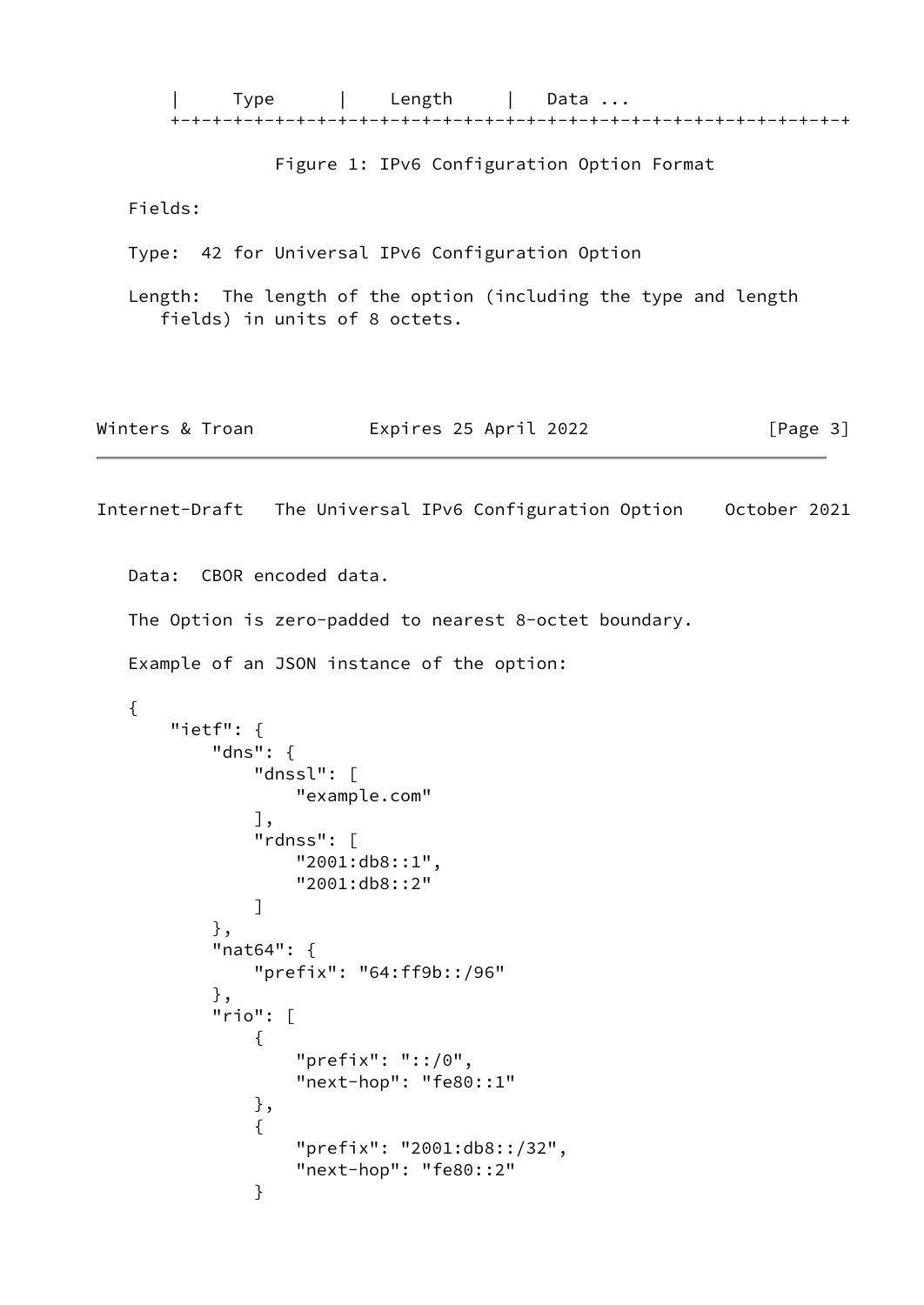] }

}

 The universal IPv6 Configuration option MUST be small enough to fit within a single IPv6 ND packet. It then follows that a single element in the dictionary cannot be larger than what fits within a single option. Different elements can be split across multiple universal configuration options (in separate packets). All IANA registered elements are under the "ietf" key in the dictionary. Private configuration information can be included in the option using different keys.

 If information learnt via this option conflicts with other configuration information learnt via Router Advertisement messages, that is considered a configuration error. How those conflicts should be resolved is left up to the implementation.

| Winters & Troan | Expires 25 April 2022 | [Page 4] |
|-----------------|-----------------------|----------|
|                 |                       |          |

<span id="page-4-1"></span>Internet-Draft The Universal IPv6 Configuration Option October 2021

#### <span id="page-4-0"></span>[5](#page-4-0). CBOR encoding

 It is recommended that the user can configure the option using JSON. Likewise an application registering interest in an option SHOULD be able to use string keys. The CBOR encoding to save space, uses integers for map keys. The mapping table between integer and string map keys are part of the IANA registry for the option.

 Values -23-23 encodes to a single byte in CBOR, and these values are reserved for IETF used map keys.

<span id="page-4-2"></span>[6](#page-4-2). Implementation Guidance

 The purpose of this option is to allow users to use the RA as an opaque carrier for configuration information without requiring code changes in the option carrying infrastructure.

 On the router there should be an API allowing a user to add an element, e.g. a JSON object [\[RFC8259](https://datatracker.ietf.org/doc/pdf/rfc8259)] or a pre-encoded CBOR string to RAs sent on a given interface.

On the host side, an API SHOULD be available allowing applications to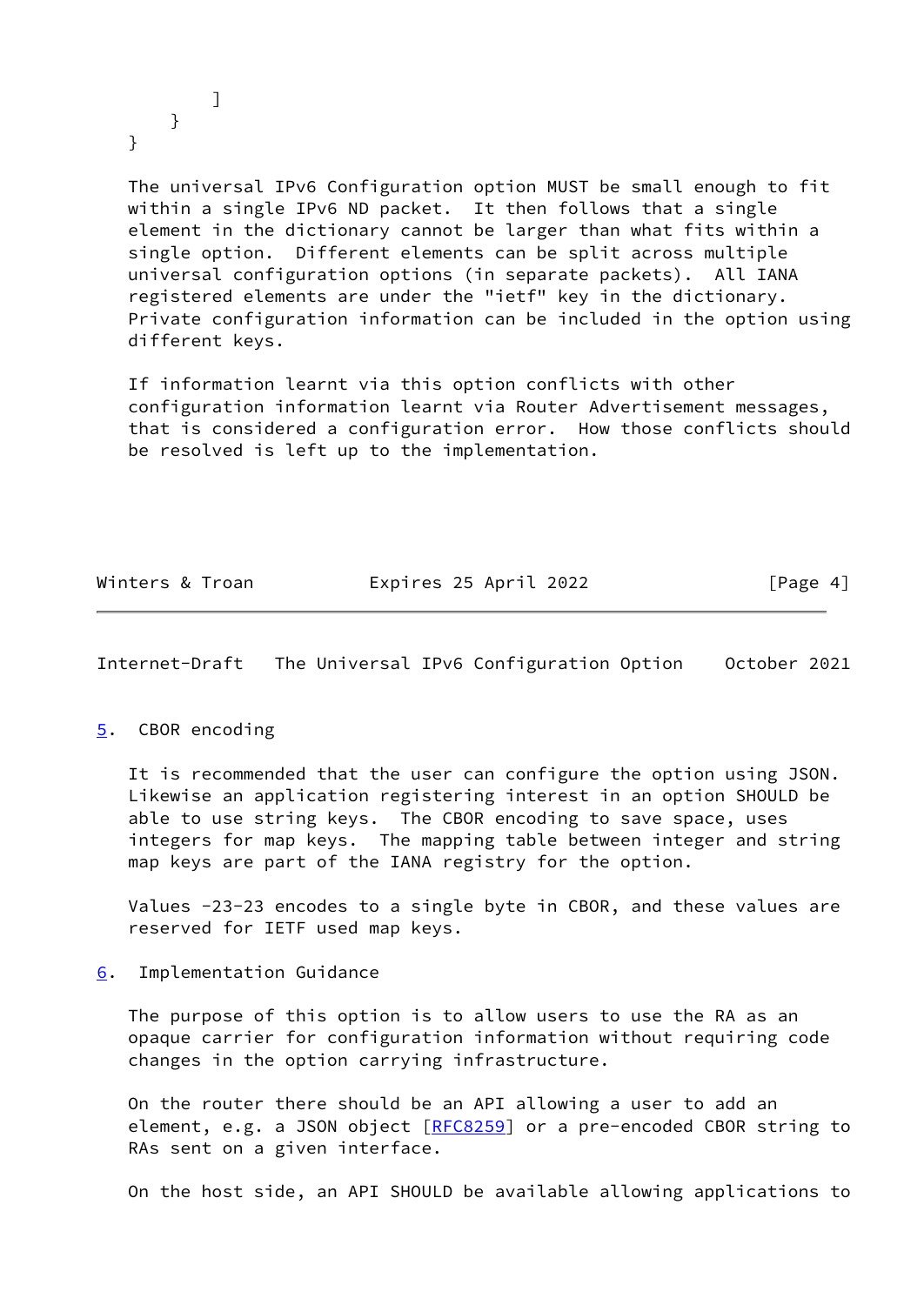subscribe to received configuration elements. It SHOULD be possible to subscribe to configuration object by dictionary key.

 The contents of any elements that are not recognized, either in whole or in part, by the receiving host MUST be ignored and the remainder of option's contents MUST be processed as normal.

 An implementation SHOULD provide a "JSON interface" for configuring the option.

<span id="page-5-0"></span>[7](#page-5-0). Implementation Status

 The Universal IPv6 configuration option sending side is implemented in VPP [\(https://wiki.fd.io/view/VPP](https://wiki.fd.io/view/VPP) [\(https://wiki.fd.io/view/VPP](https://wiki.fd.io/view/VPP))).

 The implementation is a prototype released under Apache license and available at: [https://github.com/vpp-dev/vpp/](https://github.com/vpp-dev/vpp/commit/156db316565e77de30890f6e9b2630bd97b0d61d) [commit/156db316565e77de30890f6e9b2630bd97b0d61d](https://github.com/vpp-dev/vpp/commit/156db316565e77de30890f6e9b2630bd97b0d61d) [\(https://github.com/](https://github.com/vpp-dev/vpp/commit/156db316565e77de30890f6e9b2630bd97b0d61d) [vpp-dev/vpp/commit/156db316565e77de30890f6e9b2630bd97b0d61d](https://github.com/vpp-dev/vpp/commit/156db316565e77de30890f6e9b2630bd97b0d61d)).

<span id="page-5-1"></span>[8](#page-5-1). Security Considerations

 Unless there is a security relationship between the host and the router (e.g. SEND), and even then, the consumer of configuration information can put no trust in the information received.

| Winters & Troan | Expires 25 April 2022 | [Page 5] |
|-----------------|-----------------------|----------|
|                 |                       |          |

<span id="page-5-3"></span>Internet-Draft The Universal IPv6 Configuration Option October 2021

## <span id="page-5-2"></span>[9](#page-5-2). IANA Considerations

 IANA is requested to add a new registry for the Universal IPv6 Configuration option. The registry should be named "IPv6 Universal Configuration Information Option".

The schema field follows the CDDL schema definition in [\[RFC8610](https://datatracker.ietf.org/doc/pdf/rfc8610)].

 Changes and additions to the registry follow the policies below [\[RFC8126](https://datatracker.ietf.org/doc/pdf/rfc8126)]:

> +============================+========================+ | Range | Registration Procedure | +============================+========================+ | -23-23 | Standards Action |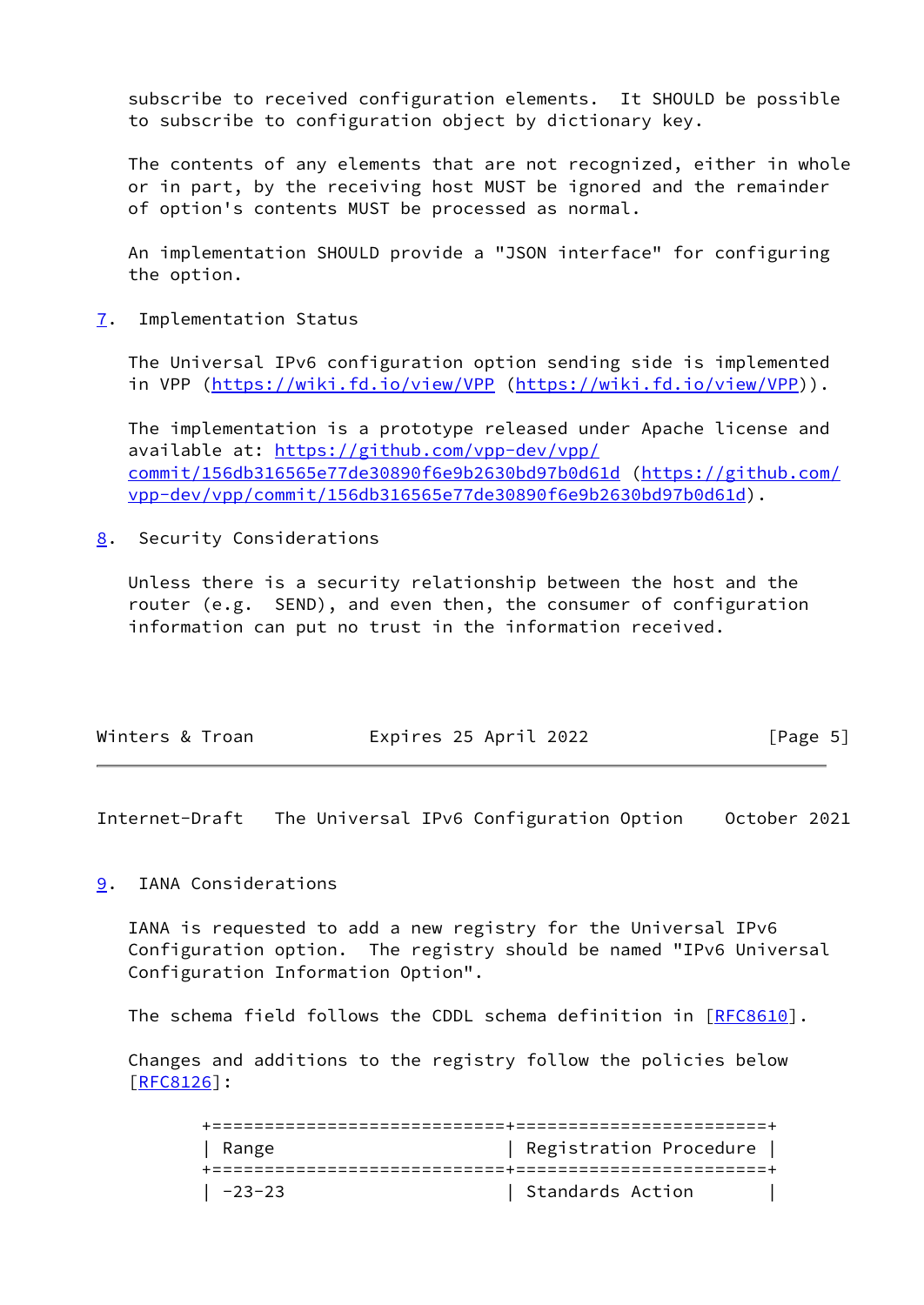| 24-32767                                   | Specification Required |
|--------------------------------------------|------------------------|
| 32768-18446744073709551615   Expert Review |                        |

### Table 1

 A new registration requires a new CBOR key to parameter name assignment and a CDDL definition.

<span id="page-6-0"></span>[9.1](#page-6-0). Universal configuration option

 The IANA is requested to add the universal option to the "IPv6 Neighbor Discovery Option Formats" registry with the value of 42.

<span id="page-6-1"></span>[9.2](#page-6-1). Initial objects in the registry

 The PVD [\[RFC8801](https://datatracker.ietf.org/doc/pdf/rfc8801)] elements and DNS [[RFC8106\]](https://datatracker.ietf.org/doc/pdf/rfc8106)) are included to provide an alternative representation for the proposed new options in that draft.

- <span id="page-6-2"></span>[9.3](#page-6-2). Initial objects in the registry
- <span id="page-6-3"></span>[9.3.1](#page-6-3). CDDL/JSON Mapping Parameters to CBOR

 +===========================+==========+ | Parameter Name / JSON key | CBOR Key | +===========================+==========+ | ietf | -23 | +---------------------------+----------+ | pio | -22 | +---------------------------+----------+

Winters & Troan **Expires 25 April 2022** [Page 6]

<span id="page-6-4"></span>Internet-Draft The Universal IPv6 Configuration Option October 2021

| mtu   | $-21$   |
|-------|---------|
| rio   | $-20$   |
| dns   | $-19$   |
| nat64 | $  -18$ |
|       |         |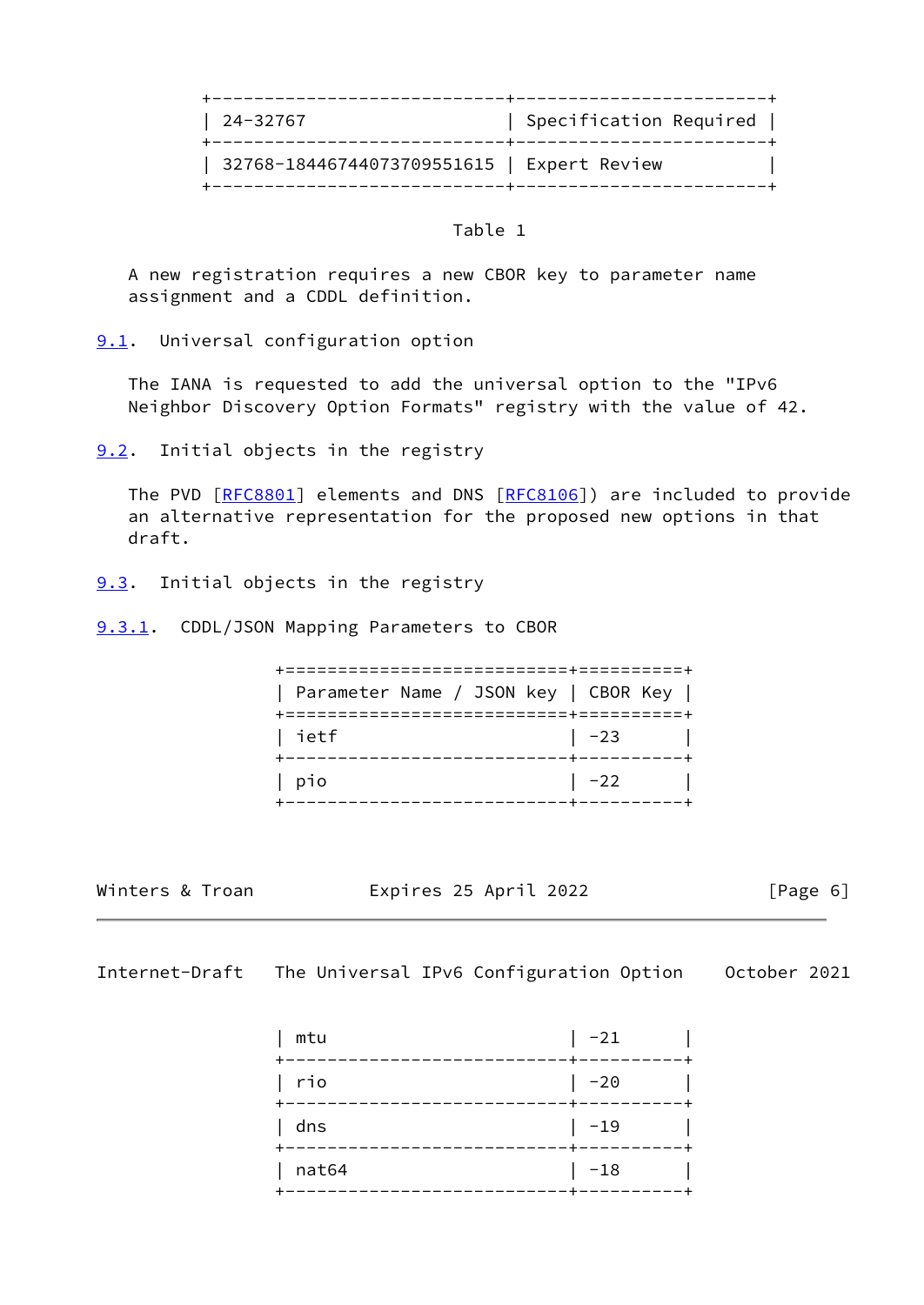| ipv6-only          | $-17$ |
|--------------------|-------|
| pvd                | $-16$ |
| prefix             | $-15$ |
| preferred-lifetime | $-14$ |
| valid-lifetime     | $-13$ |
| lifetime           | $-12$ |
| a-flag             | $-11$ |
| l-flag             | $-10$ |
| preference         | -9    |
| nexthop            | -8    |
| nssl               | $-7$  |
| dnss               | $-6$  |
| fqdn               | $-5$  |
| uri                | $-4$  |
|                    |       |

Table 2

<span id="page-7-0"></span>9.3.2. Key Registry

Winters & Troan Expires 25 April 2022

 $[Page 7]$ 

<span id="page-7-1"></span>Internet-Draft The Universal IPv6 Configuration Option 0ctober 2021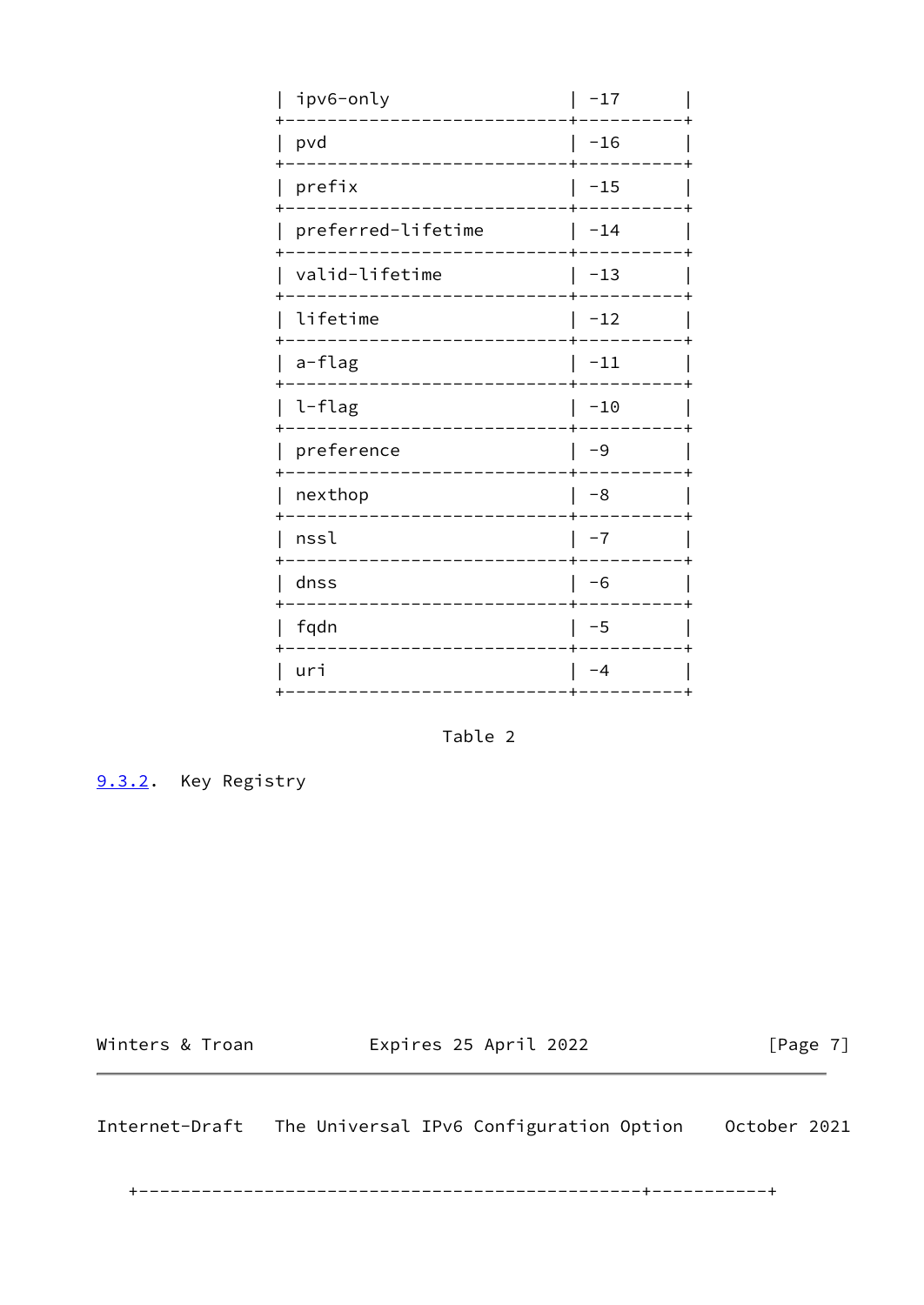|CDDL | Reference | +------------------------------------------------+-----------+ |ietf =  $\{$  | ? pio : [+ pio] | | | ? rio : [+ rio] | | ? dns : dns ? nat64: nat64 ? ipv6-only: bool | ? pvd : pvd | |  $|\}$  | | | | | | | dns = { | [RFC8106](https://datatracker.ietf.org/doc/pdf/rfc8106) | nssl :  $[*$  tstr] dnss :  $[+$  ipv6-address] lifetime : uint .size 4  $|\}$  | | | | nat64 = { | [RFC7050](https://datatracker.ietf.org/doc/pdf/rfc7050) | RFC7050 | RFC7050 | RFC7050 | RFC7050 | RFC7050 | RFC7050 | RFC7050 | RFC7050 | RFC7050 | prefix : ipv6-prefix | |  $|\}$  |ipv6-only : bool | [v6only] | | | |  $|pvd = \{$  | fqdn : tstr | | uri : tstr ? dns : dns ? nat64: nat64 | ? pio : [+ pio] | | | ? rio : [+ rio] | |  $|\}$ +------------------------------------------------+-----------+

<span id="page-8-0"></span>[10.](#page-8-0) Normative References

- [RFC2119] Bradner, S., "Key words for use in RFCs to Indicate Requirement Levels", [BCP 14](https://datatracker.ietf.org/doc/pdf/bcp14), [RFC 2119](https://datatracker.ietf.org/doc/pdf/rfc2119), DOI 10.17487/RFC2119, March 1997, <[https://www.rfc-editor.org/info/rfc2119>](https://www.rfc-editor.org/info/rfc2119).
- [RFC4861] Narten, T., Nordmark, E., Simpson, W., and H. Soliman, "Neighbor Discovery for IP version 6 (IPv6)", [RFC 4861](https://datatracker.ietf.org/doc/pdf/rfc4861), DOI 10.17487/RFC4861, September 2007, <[https://www.rfc-editor.org/info/rfc4861>](https://www.rfc-editor.org/info/rfc4861).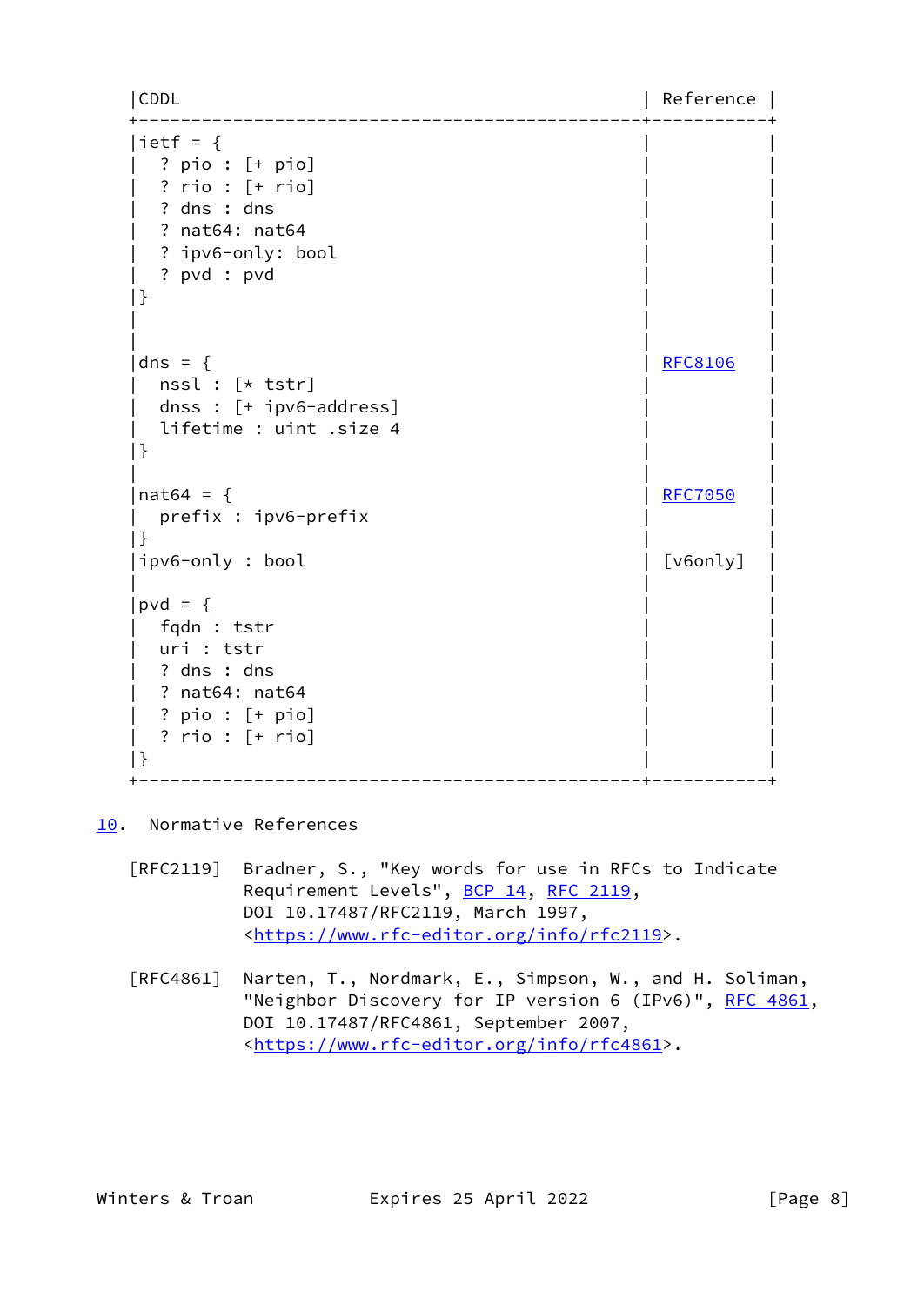<span id="page-9-1"></span>Internet-Draft The Universal IPv6 Configuration Option October 2021

- [RFC6919] Barnes, R., Kent, S., and E. Rescorla, "Further Key Words for Use in RFCs to Indicate Requirement Levels", [RFC 6919,](https://datatracker.ietf.org/doc/pdf/rfc6919) DOI 10.17487/RFC6919, April 2013, <[https://www.rfc-editor.org/info/rfc6919>](https://www.rfc-editor.org/info/rfc6919).
- [RFC7049] Bormann, C. and P. Hoffman, "Concise Binary Object Representation (CBOR)", [RFC 7049,](https://datatracker.ietf.org/doc/pdf/rfc7049) DOI 10.17487/RFC7049, October 2013, [<https://www.rfc-editor.org/info/rfc7049](https://www.rfc-editor.org/info/rfc7049)>.
- [RFC8610] Birkholz, H., Vigano, C., and C. Bormann, "Concise Data Definition Language (CDDL): A Notational Convention to Express Concise Binary Object Representation (CBOR) and JSON Data Structures", [RFC 8610](https://datatracker.ietf.org/doc/pdf/rfc8610), DOI 10.17487/RFC8610, June 2019, <<https://www.rfc-editor.org/info/rfc8610>>.
- <span id="page-9-0"></span>[11.](#page-9-0) Informative References
	- [RFC8106] Jeong, J., Park, S., Beloeil, L., and S. Madanapalli, "IPv6 Router Advertisement Options for DNS Configuration", [RFC 8106,](https://datatracker.ietf.org/doc/pdf/rfc8106) DOI 10.17487/RFC8106, March 2017, <[https://www.rfc-editor.org/info/rfc8106>](https://www.rfc-editor.org/info/rfc8106).
	- [RFC8126] Cotton, M., Leiba, B., and T. Narten, "Guidelines for Writing an IANA Considerations Section in RFCs", [BCP 26](https://datatracker.ietf.org/doc/pdf/bcp26), [RFC 8126,](https://datatracker.ietf.org/doc/pdf/rfc8126) DOI 10.17487/RFC8126, June 2017, <[https://www.rfc-editor.org/info/rfc8126>](https://www.rfc-editor.org/info/rfc8126).
	- [RFC8259] Bray, T., Ed., "The JavaScript Object Notation (JSON) Data Interchange Format", STD 90, [RFC 8259](https://datatracker.ietf.org/doc/pdf/rfc8259), DOI 10.17487/RFC8259, December 2017, <[https://www.rfc-editor.org/info/rfc8259>](https://www.rfc-editor.org/info/rfc8259).
	- [RFC8801] Pfister, P., Vyncke, É., Pauly, T., Schinazi, D., and W. Shao, "Discovering Provisioning Domain Names and Data", [RFC 8801,](https://datatracker.ietf.org/doc/pdf/rfc8801) DOI 10.17487/RFC8801, July 2020, <[https://www.rfc-editor.org/info/rfc8801>](https://www.rfc-editor.org/info/rfc8801).

<span id="page-9-2"></span>[Appendix A.](#page-9-2) Acknowledgements

 Many thanks to Dave Thaler for feedback and suggestions of a more effective CBOR encoding. Thank you very much to Carsten Bormann for CBOR and CDDL help.

Authors' Addresses

T. Winters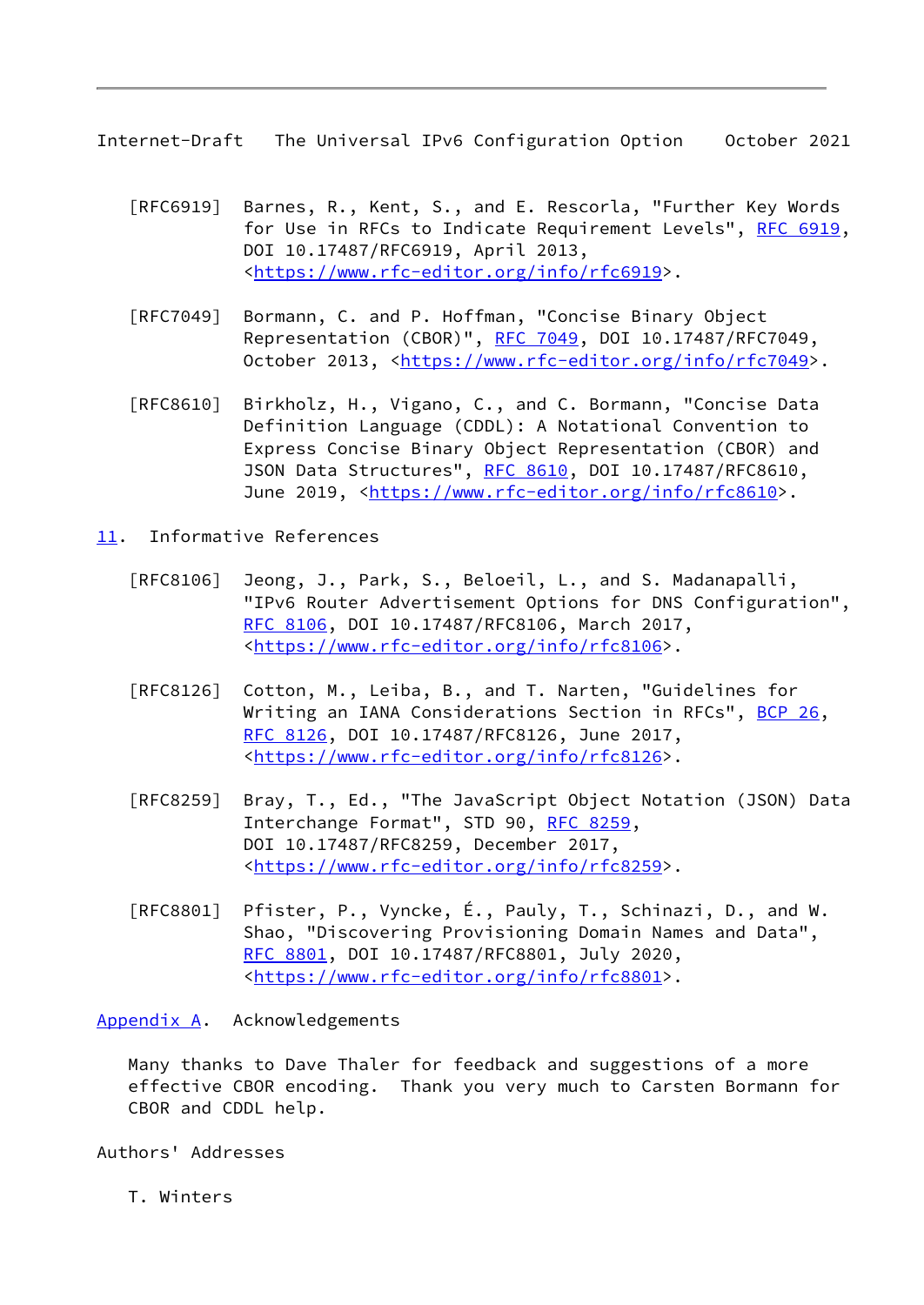Internet-Draft The Universal IPv6 Configuration Option October 2021

Email: tim@qacafe.com

 O. Troan cisco

Email: ot@cisco.com